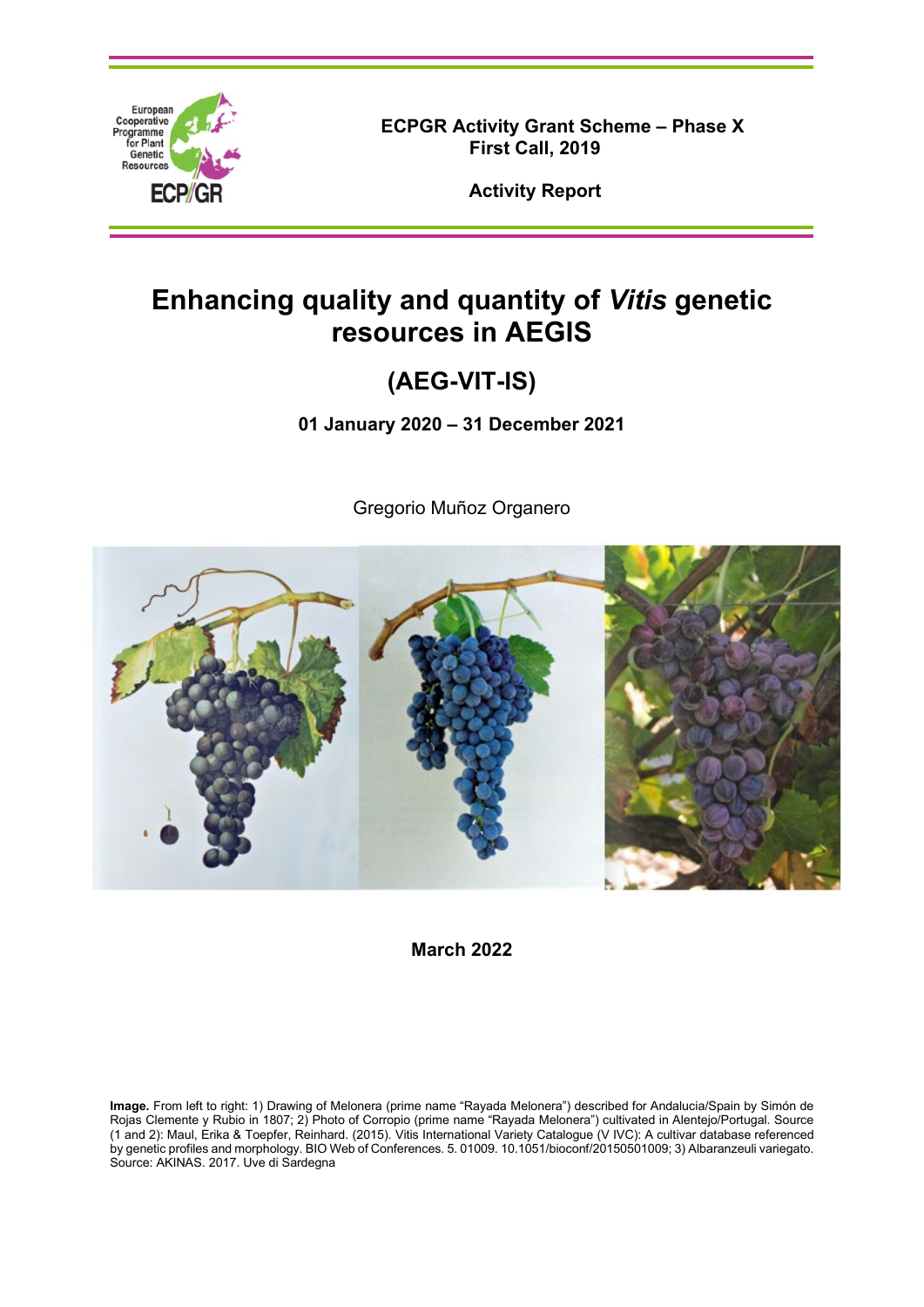## **Activity Report**

#### **INTRODUCTION**

#### **Background**

AEGIS is an integrated system for plant genetic resources for food and agriculture in Europe, conserving genetically unique accessions that are important for Europe and making them readily available and easily accessible for breeding and research. During the ECPGR workshop held in Madrid at the end of 2018, aimed at assessing procedures to strengthen AEGIS, the slow progress of AEGIS was noted based on the low number of accessions flagged in EURISCO as part of the "European Collection". The European Collection should substantially increase its size, the quality standards are expected to be agreed upon for most crops and the blueprint of a quality monitoring system should be tested.

Currently, the number of total European accessions is 59,684 (56,730 when this activity started), but only 156 belong to the genus *Vitis* (145 before this activity), flagged for AEGIS by 5 countries (8 from Albania, 90 from Croatia, 3 from the Czech Republic, 36 from Germany, 13 from Italy and 6 new accessions from Slovenia). A joint action of the ECPGR *Vitis* Working Group was deemed necessary to identify and raise the number of unique *Vitis* genotypes AEGIS flagged in EURISCO with harmonized and quality criteria based on the existing European *Vitis* Database (EVDB). A total of 24,039 prime names from *Vitis* accessions mostly conserved in European repositories are cited in the *Vitis* International Variety Catalogue (VIVC). Misnaming in the worldwide grapevine collections is estimated to be between 5% and 10%. Historically, many grapevines identical cultivars were named differently, or distinct grapevines were known under the same or a similar name. There are still unsolved identities, and the difficulties caused by synonyms and homonyms are unexpectedly high.

#### **Expected outcomes according to ECPGR objectives**

The efficient conservation and access to unique germplasm in Europe through AEGIS and the European Collection is clearly addressed in ECPGR objective 1 in the current phase X (2019–2023). Some activities within objective 1 are fully or partly under the responsibility of Crop Working Groups (i.e. 1.2.2 "Verification of the European Collection by crops in terms of representation of the *ex situ* PGR diversity", 1.6.2. "Standards: agree on crop-specific genebank standards" and 1.8.2. "ECPGR-mediated characterization, evaluation and/or phenotyping/genotyping of AEGIS accessions") and provide relevant information for other activities as 1.2.1: "Identification of new European Accessions for inclusion into AEGIS". Expected outcomes in this activity are:

- (1) Increase the number of *Vitis* candidates to AEGIS by identifying and selecting unique genotypes and then propose them to national coordinators for inclusion into AEGIS.
- (2) Improve the quality system by implementing operational genebank manuals in a higher number of *Vitis* repositories.
- (3) Enhance the preservation of AEGIS accessions through the identification and implementation of safety duplicates, particularly of the most threatened genotypes.
- (4) Make AEGIS better known and more accessible to potential members.

#### **Partners contribution**

Partners preserving public grapevine collections with unique genotypes and located in countries with important wine-growing regions showed interest in carrying out the proposed Activity.

Partners with long experience in recovering and managing *Vitis* genetic resources offered their expertise to establish common guidelines for AEGIS development in *Vitis*.

The role of every partner in the Activity is to share ampelographic and molecular data (in particular data acquired during previous European projects GenRes01, GrapeGen06, Cost FA1003) to search unique genotypes and clarify unsolved identities. All partners will contribute to elaborate a list of safety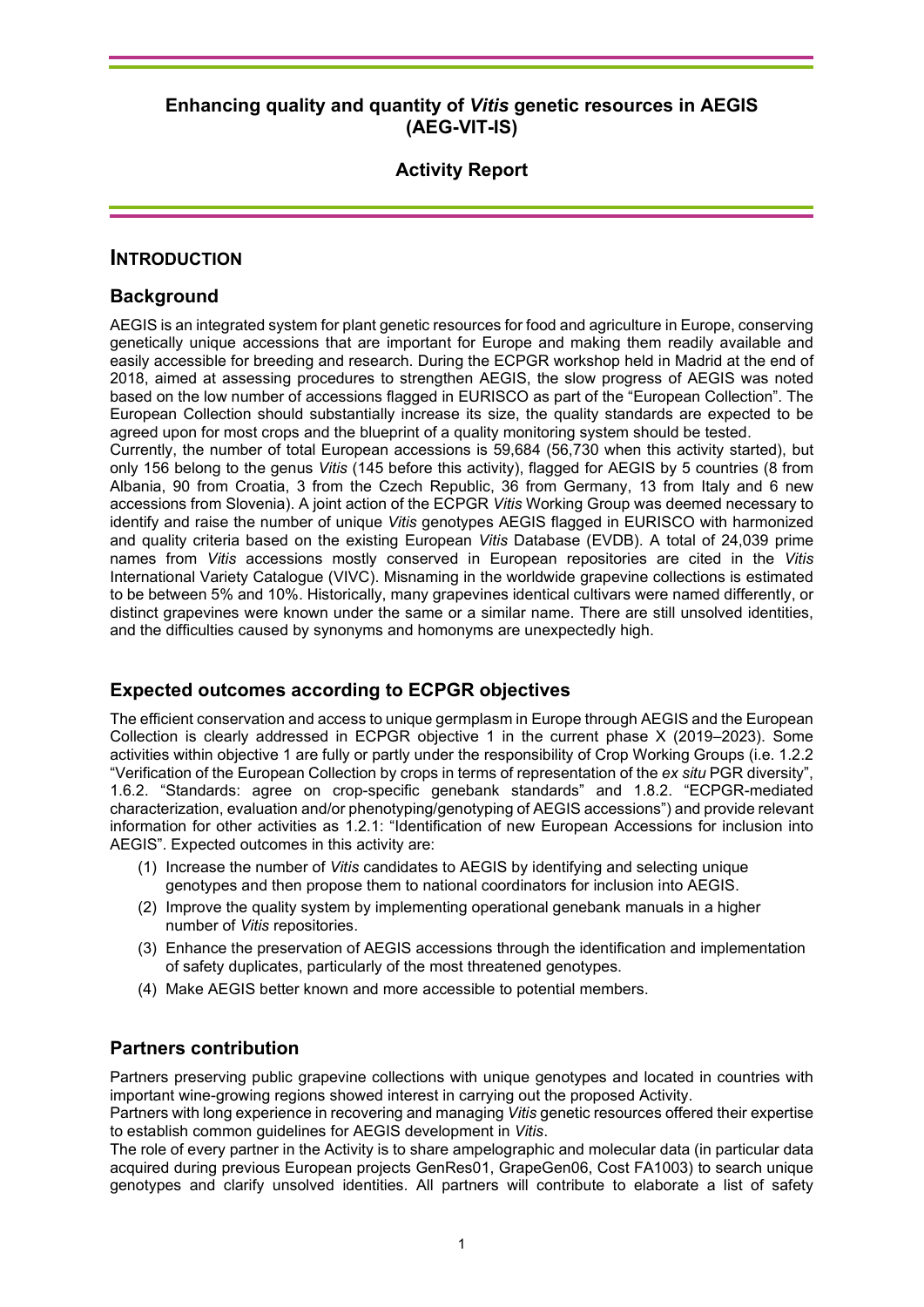## **Activity Report**

duplicates in their repositories to make AEGIS Quality System (AQUAS) operational, and they will review and update the standards for the conservation of *Vitis* accessions.

Partners from Albania, Austria, Croatia, Cyprus, the Czech Republic, France, Georgia, Germany, Greece, Italy, Latvia, Montenegro, North Macedonia, Portugal, Serbia, Slovenia, Spain and the United Kingdom have participated in this Activity.

## **MATERIAL AND METHODS/APPROACH**

The following tasks were implemented:

- 1. Establishing common rules for selecting candidate genotypes within each repository.
- 2. Searching unique genotypes candidates for AEGIS.

Each partner created a list of candidates in their own repository, considering ampelographic, molecular and phenotypical minimal descriptors selected within the framework of previous EU projects (GenRes081, GrapeGen06, COST FA1003) based on the European *Vitis* Database.

3. Selection and clarification of unsolved identities.

In order to identify the Most Appropriate Accessions (MAA) to be AEGIS-flagged in EURISCO, the candidate genotypes have been checked for their varietal identity. Accessions of unsolved identity will be analyzed, sharing characterization data from all partners and examining information in the literature to classify accessions as true-to-type, synonyms or misnames. Within the scope of the ECfunded project GrapeGen06 (WP5) and the COST Action FA1003 (WP1), procedures to identify questionable accessions were developed. Genetic profiles encompass the 9 GrapeGen06 SSR markers: VVS2, VVMD5, VVMD7, VVMD25, VVMD27, VVMD28, VVMD32, VrZag62, VrZAG79. An Excel sheet with questionable genotypes was prepared by each country. Alleles were coded in a common file and then a search for matching genetic profiles was conducted.

4. Safety duplications in repositories

Comparison of information among all partners will allow the detection of safety duplicates. A list of current duplicates will be elaborated and locations in other repositories for candidate accessions not duplicated will be proposed. Minor varieties or accessions at a higher risk of extinction will be marked as a priority. To preserve intra-varietal diversity, synonyms of rare, threatened varieties will be preserved into AEGIS instead of being discarded.

5. Review of standards and implementation of operational manuals.

*Vitis*-specific genebank standards have been reviewed, updated and integrated to facilitate the implementation of operational genebank manuals in *Vitis* repositories. Several standards have been suggested so far (FAO field genebank standards, standards for the conservation of *Vitis* accessions, three protocols for germplasm sustainable conservation and a template for the preparation of operational genebank manuals), but only five countries (including two *Vitis* repositories from Switzerland and the Czech Republic) have implemented operational manuals.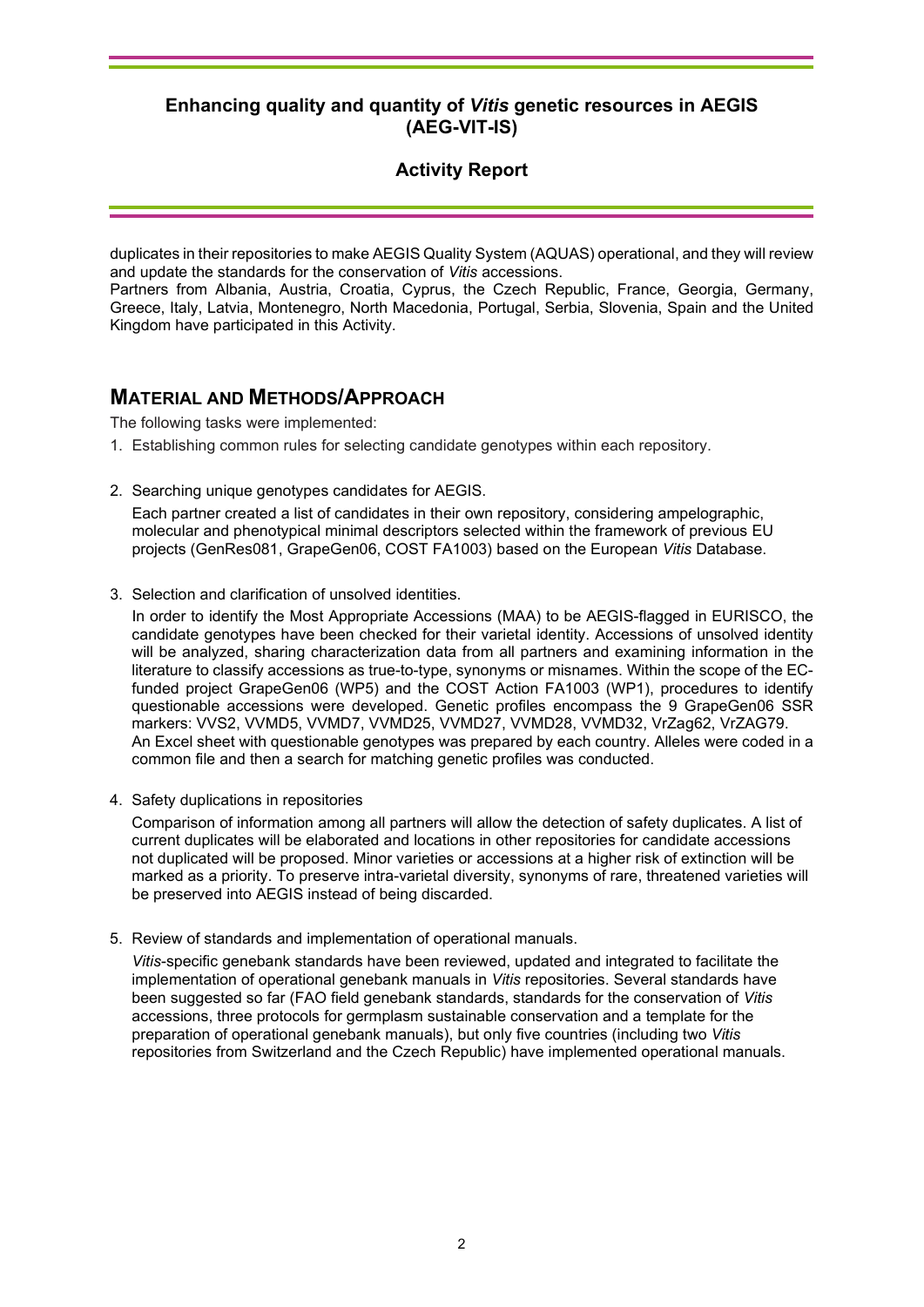## **Activity Report**

## **RESULTS**

## **Guidelines for selecting** *VITIS* **AEGIS candidates**

Requirements advisable for *Vitis* candidates:

- a) Name validated
- b) It is important to provide identification of the material as true-to-type, using the VIVC number when it exists, as well as known synonyms.
- c) Legal status
- d) Priority should be given to minor varieties and neglected, endangered and non-registered material because they need special support to be conserved. Each country should pay particular attention to the national and autochthonous plant material.
- e) Safety duplicates. It is recommended to have the safety duplicates stored in a repository from another European country, when possible. It is also advisable to preserve different clones.
- f) Biological category. Among the different categories: landrace (traditional) and wild material should be prioritized over breeding (new) material.
- g) Passport data. In addition to the FAO/Bioversity Multicrop passport descriptors, specific descriptors for grapevine are published in the European *Vitis* Database and are recommended to be taken into account.
- h) Ampelographic and molecular characteristics. At least a minimal list of morphological characters (GenRes081) and the nine molecular markers of GRAPEGEN06 (VVS2, VVMD5, VVMD7, VVMD25, VVMD27, VVMD28, VVMD32, VrZag62, VrZAG79) should be used. The selected primary descriptors (OIV001, 004, 016, 051, 067, 068, 070, 076, 079, 081-2, 084, 087, 223 and 225) show a good discriminating power between varieties. Pictures of main organs are also suggested to be considered. Agronomical, oenological and other characters are important characters for use in breeding programmes, research, wine or fruit production, and others. Their use should be evaluated in the medium/long term.
- i) Sanitary status for main viruses. It is difficult to have all the plant material virus free in the repositories, and the sanitary status in the field also can change over time. However, it is recommended to know the sanitary status of the material to avoid spreading viruses when multiplying the material.

The list of AEGIS candidates was prepared by some countries and some of them had accessions included in the European Collection before this Activity:

- Albania: 8 accessions (included in AEGIS)
- Croatia: 90 accessions (included in AEGIS)
- Czech Republic: 3 accessions (included in AEGIS)
- Germany: 36 accessions (included in AEGIS), 25 new candidates.
- Italy: 13 accessions (included in AEGIS)
- Portugal: 47 AEGIS candidates.
- Slovenia: 6 genotypes (included in AEGIS), 3 new candidates.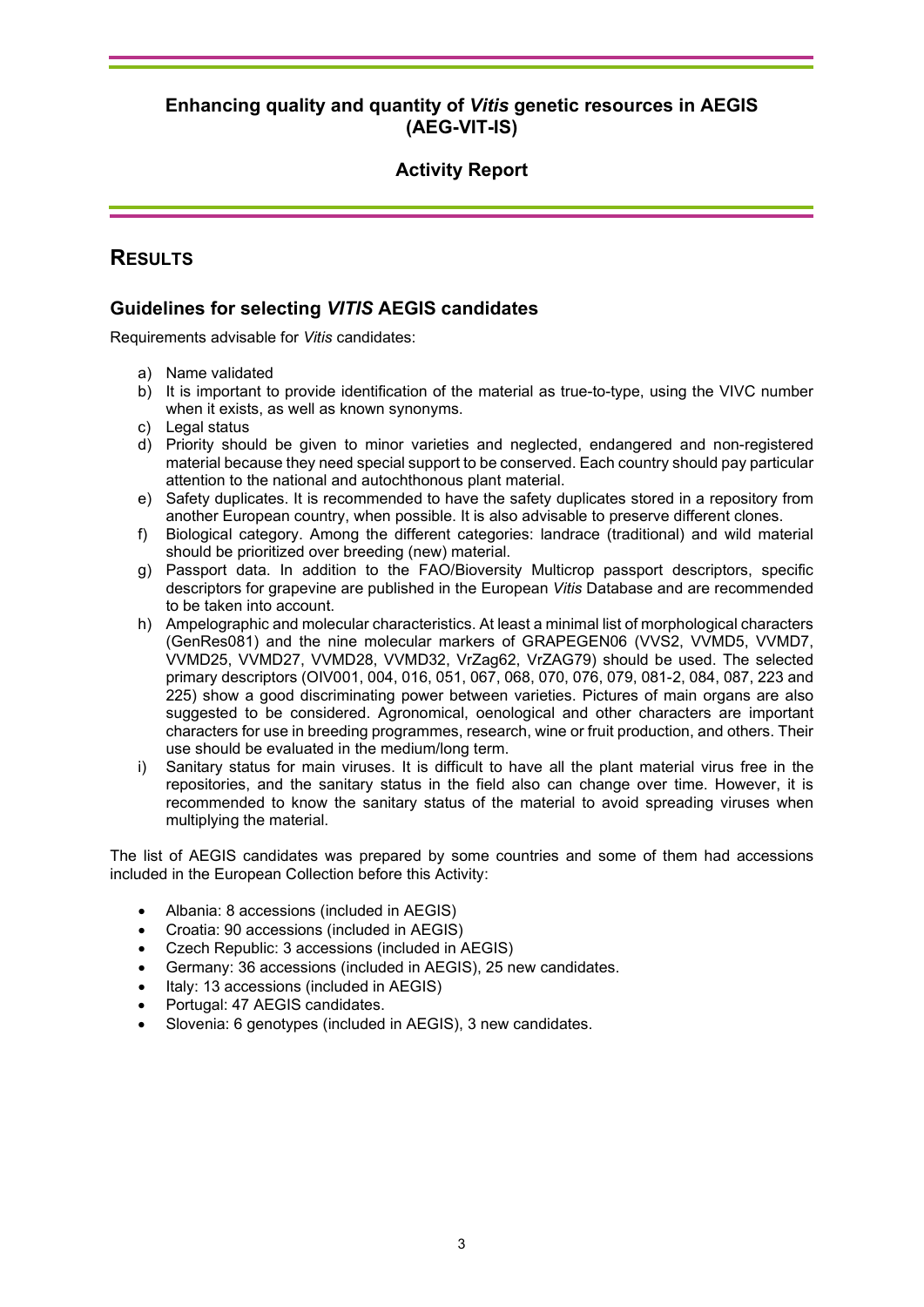## **Activity Report**

#### **Searching for unique genotypes and safety duplication**

All partners are committed to updating the *Vitis* International Variety Catalogue (VIVC). This catalogue allows locating duplicates in other genebanks and consequently proceed with safety duplication actions. Some examples:

- 1. Prime Variety Name: Jarrosuelto. Preserved in only one Spanish genebank at the beginning of the Activity. It needs urgent safety duplication in other genebanks (at present, it is conserved in two Spanish collections).
- 2. Prime Variety Name: Rayada Melonera. Preserved in eight genebanks from Argentina, Brazil, Spain (twp holding institutions), France and Portugal (three holding institutions).
- 3. Prime Variety Name: Saperavi. Preserved in 30 genebanks from Austria, Azerbaijan, Bulgaria, Czech Republic, China, Germany, France, Georgia, Italy, Japan, Moldova, Montenegro, Romania, Russia, Serbia, Spain, Ukraine and USA.

A plan of safety duplication was discussed during the Activity. Most accessions preserved in each genebank have at least one duplicate in another location within the same country. It is recommended to duplicate the accessions at risk of extinction in other countries, for example, 1.

Safety duplication actions and identification of unique genotypes do not end within the Activity period.

#### **Operational Manuals**

All partners received the indications and know the procedure to prepare the operational genebank manuals according to the ECPGR template. It was suggested to all members to prepare the manual, including descriptions of the current routine genebank management procedures and practices in each institution holding *ex situ* collections.

The three protocols for germplasm sustainable conservation of *Vitis* should also be considered to improve the genebank management operations:

- Field genebank standards for grapevines (*Vitis vinifera* L.)
- *Vitis* spp. operational field genebank collections manual

- Phytosanitary rules for grapevine (*Vitis vinifera* L.) propagation material introduction into EU for germplasm conservation and scientific purposes.

These protocols are part of the results of the COST Action FA1003 (2015) and were formally endorsed by the *Vitis* WG.

Each partner will develop the document in the short or medium term. As a first result, the operational genebank manual of the Julius Kühn-Institute Geilweilerhof (Germany) was finalized and published on the ECPGR website in February 2021. It is the first operational manual of a *Vitis* genebank in AEGIS.

This is the first step to ensure transparency of operation among the AEGIS partners and start identifying quality management aspects that may need improvement, as recommended by the AEGIS Quality System (AQUAS) to assure an appropriate quality of the activities in AEGIS.

#### **Unsolved identities**

In grapevine collections, the assessment of trueness to type is a long-lasting challenge. It is crucial to determine the true identity of misnomers (i.e. material with a name that is incorrectly applied) and identify synonymies and homonymies.

*Vitis vinifera* accessions that are supposed to be traditional varieties of the country deserve the highest priority towards a correct identification. Other questionable *Vitis vinifera* accessions from other countries were also considered.